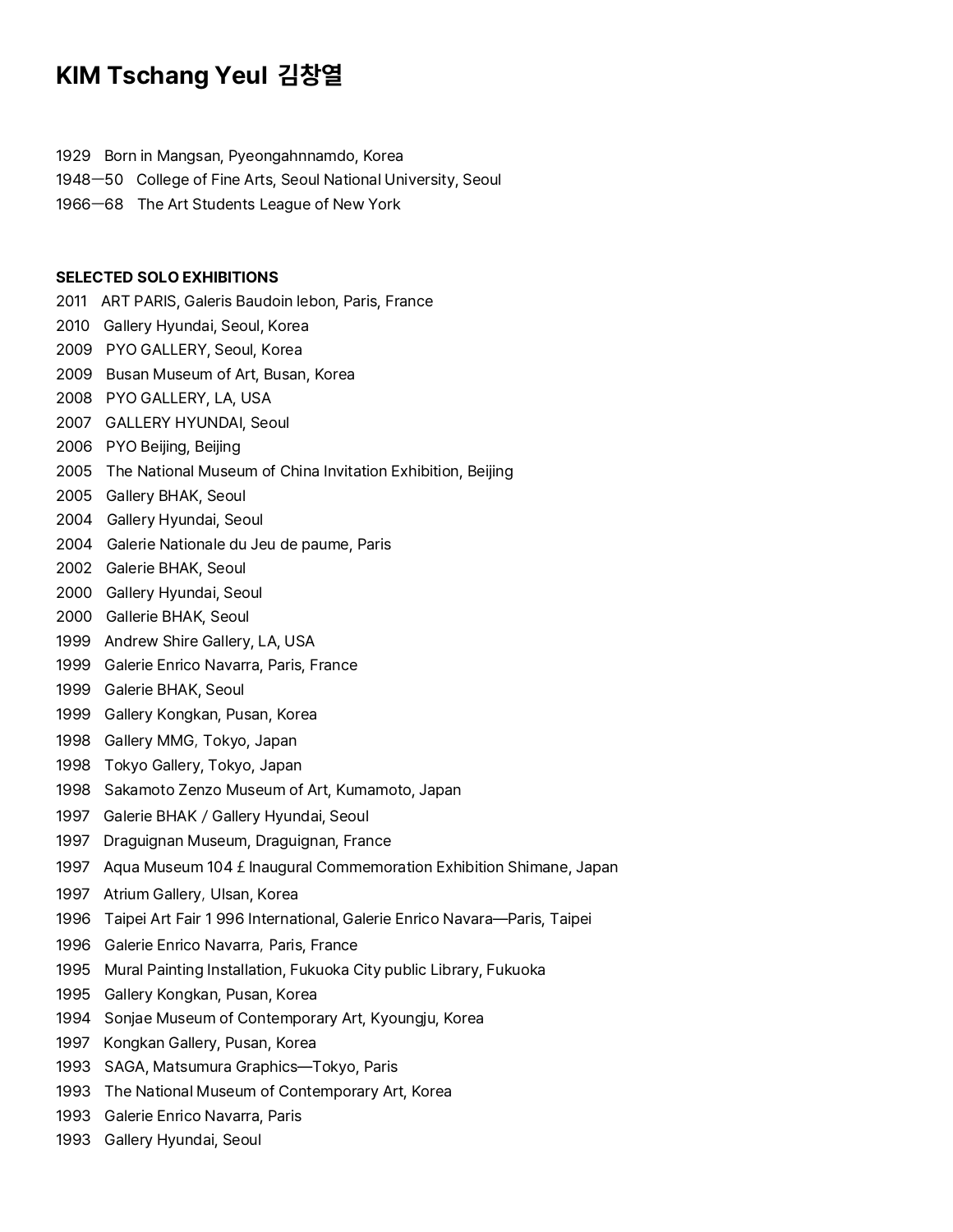- 1991 Sigma Gallery, New York
- 1991 Staempfli Gallery, New York
- 1991 Inkong Gallery, Daegu, Korea
- 1991 Kongkan GaIlery, Pusan, Korea
- 1990 Gallery Hyundai, Seoul
- 1989 Kasahara Gallery, Osaka, Japan
- 1989 Suzukawa GaIlery, Hiroshima, Japan
- 1989 Chicago International Art Exposition, Gallery Hyundai, Chicago
- 1989 Los Angeles International Art Fair, Gallery Hyundai, Los Angeles
- 1989 AndrewㅡShire Gallery, Los Angeles
- 1989 Gallery Hyundai, Seoul
- 1989 Staempfli Gallery, New York
- 1988 Gallery Hyundai. Seoul
- 1988 Tokyo Gallery, Tokyo
- 1988 Seibu Contemporary Art Gallery, Tokyo
- 1987 Naviglio Gallery, Milan, Italy
- 1987 Gallery Moos, Toronto, Canada
- 1987 Staempfli Gallery, New York
- 1987 Gallery Hyundai, SeouI
- 1985 FIAC, Staempfli Gallery, New York
- 1984 Arts Fair of Basel, Switzerland, Staempfli Gallery, New York
- 1984 Staempfli Gallery, New York
- 1984 Suzukawa Gallery, Fukuoka
- 1983 Tokyo Gallery, Tokyo
- 1983 Staempfli Gallery, New York
- 1983 Kasahara Gallery, Osaka, Japan
- 1983 Verannemamn Foundation, Kruishoutem, Belgium
- 1983 Gallery Hyundai, Seoul
- 1983 Takagi Gallery, Nagoya, Japan
- 1981 Gallery Moos, Toronto, Canada
- 1981 FIAC, Staempfli Gallery, Paris
- 1981 Staempfli Gallery, New York
- 1979 Moos Gallery, Toronto
- 1979 Gallery Hyundai, Seoul
- 1979 Staempfii Gallery, New York
- 1979 FIAC, Staempfli Gallery, New York
- 1978 Staempfli Gallery, New York
- 1978 Gallery Takagi, Nagoya, Japan
- 1978 Ankrum Gallery, Los Angeles
- 1978 Naviglio Gallery, Milan
- 1977 Antwerp Gallery, Antwerp, Belgium
- 1976 Tokyo Gallery, Tokyo, Japan-Hyundai Gallery, Seoul, Korea
- 1976 Kaneko Art Gallery, Tokyo
- 1976 Gallery Hyundai, Seoul
- 1976 Myung Dong Gallery, Seoul
- 1976 Galerie November, Berlin, West Germany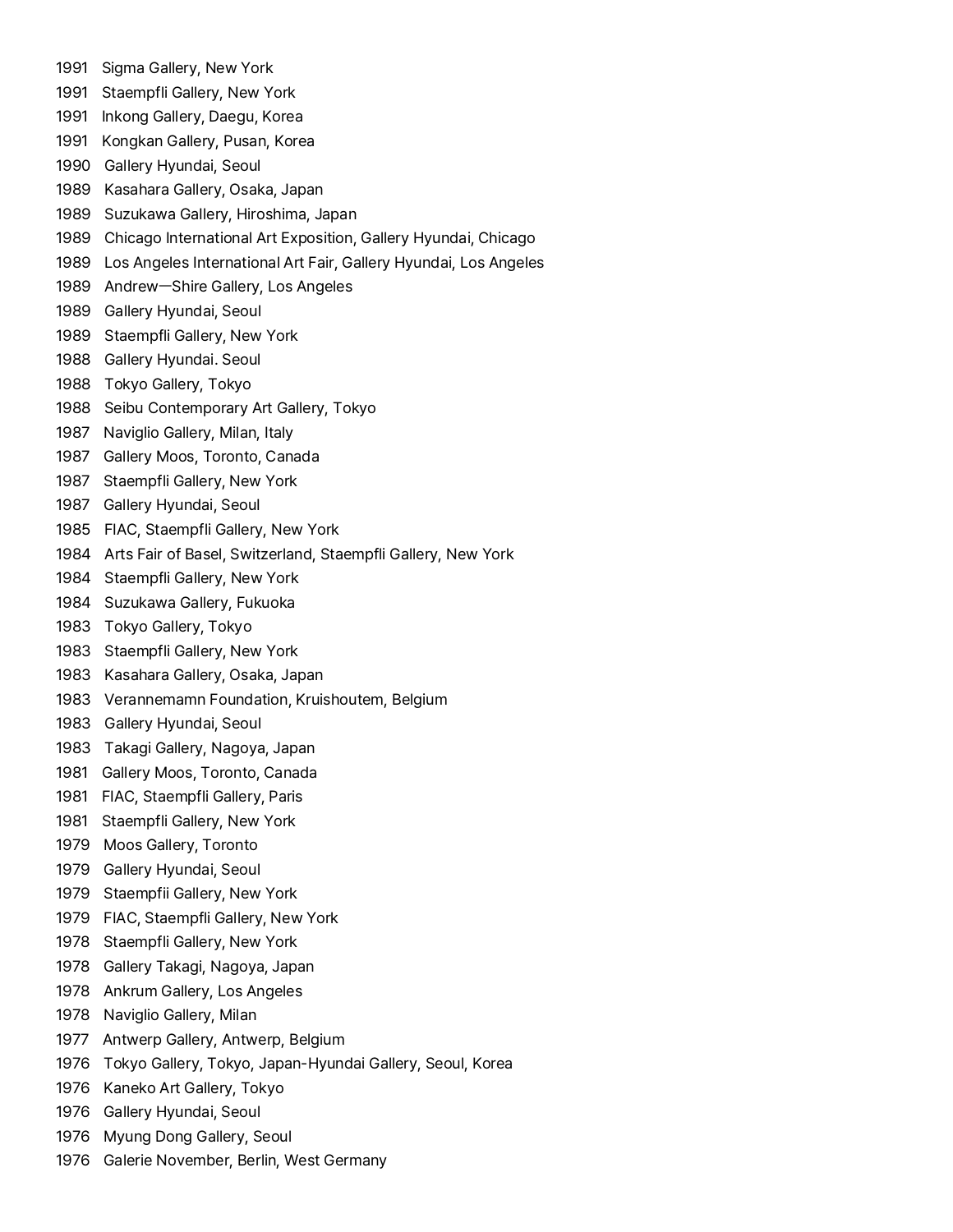- 1976 Kunst Hause, Hamburg, West Germany
- 1976 Abbaye Saint, Michel de Frigolet, France
- 1974 Galerie Sprick, Bochum, Germany
- 1974 Galerie Jasa, M nchen, Germany
- 1974 Valerie Engelberts, Geneva, Switzerland
- 1974 IKI Art Fair, Galerie Sprick, Bochum, D sseldorf, Germany
- 1973 Knoll International, Paris
- 1973 Galerie Thot, Avignon, France
- 1963 Press Center, Seoul

## **SELECTED GROUP EXHIBITIONS**

- 2008 Recomposition of the Works, GyeongiDo Museum of Art, Ansan, Korea
- 2007 Linguistic Figure, Figurative Language: Word and Art, Seoul Museum of Art, Seoul, Korea
- 2007 The Spirit of Korean Realism Painting, Gallery Hyun & Saiart, Seoul, Korea
- 2007 Special Exhibition of Print, Gallery Designer Joo, Seoul, Korea
- 
- 2006 Goodmorning ShinHan Coorportation 2005 Poem of Indian Ink, Guimet Museum of Asian art, Paris
- 2004 Painting in Korea, Yesterday and Today, Seoul Museum of Art, Seoul
- 2002 Work on paper by 4 Korean artists, Galerie Bijutsu Sekai, Tokyo
- 2001 KCAF, Seoul Art Center, Seoul
- 2001 Monochrome Painting in Korea, Korea Art Gallery, Pusan
- 2001 Aspects of contemporary art in Korea, Galerie BijutsuSekai, Tokyo
- 2001 Galerie enrico Navarra Paris, L'Art a la plage, Saint-Tropez, France
- 1997 Made in France, Centre Georges Pompidou, Paris
- 1996 SIAF, Gallery Hyundai, Seoul
- 1996 Letter and Images, The Hanlim Museum, Tad Jon, Korea
- 1996 Art 1996 Chicago at Navy Pier, Gallery Hyundai, Chicago
- 1995 FIAC, Gallery Hyundai/ Galerie Enrico Navarra, Paris
- 1995 NICAF, Gallery Hyundai, Seoul
- 1994 L'Art a la plage, Galerie Enrico Navarra, Saint-Tropey, France
- 1992 Working with Nature, Tate Gallery, Liverpool, England
- 1992 Ecold de Soul, Kwanhoon Gallery, Seoul
- 1992 Tradition & Creation, Sonata Museum of Art, Seoul
- 1991 Ecole de Soul, Kwanhoon Gallery, Seoul
- 1991 Korean Contemporary Art, National Museum of Modern Art, Tokyo
- 1991 Korean Contemporary Art, Sonic Museum, Kyongju
- 1990 Ecold de Soul, Kwanhoon Gallery, Seoul
- 1989 Ecold de Soul, Kwanhoon Gallery, Seoul
- 1988 Olympic 88 Seoul, The National Museum of Contemporary Art, Seoul
- 1988 Olympic 88 Seoul, International Graphic Work Exhibition, Loyd Shinefine Art Gallery, Seoul
- 1988 Ecole de soul, Kwanhoon Gallery, Seoul, Kwanhoon Gallery, Seoul
- 1987 Korea: The Fact of Contemporary Art, Tokyo Central Museum, Tokyo Ecold de Seoul, Kwanhoon Gallery, Soul<br>1986 SeoulㅡParis, Press Center, Soul
- 
- 1986 Center National des Arts Plastiques, Paris
- 1986 Korean Art today, The National Museum of Contemporary Art, Seoul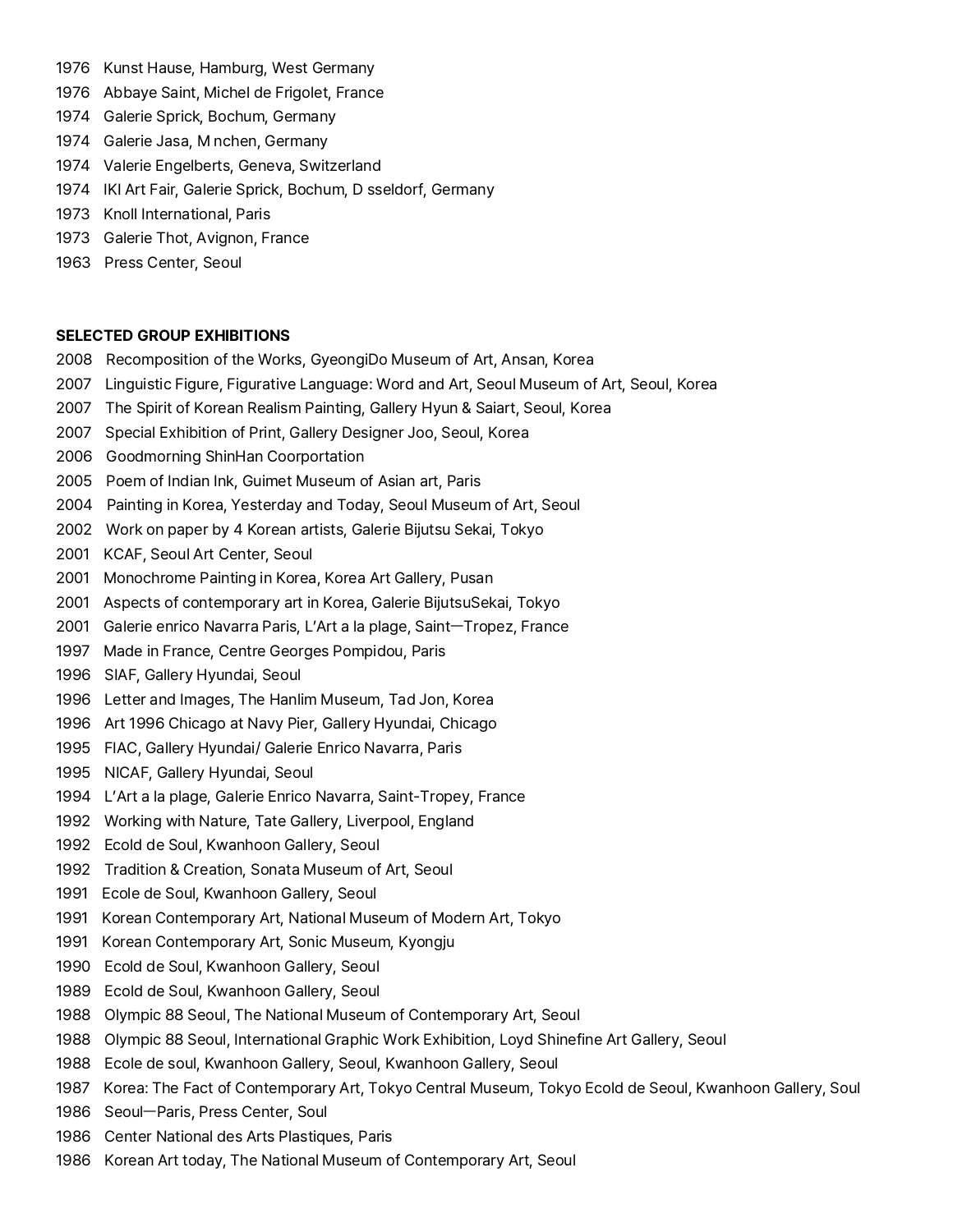- 1985 Human Documents 84/85, Tokyo Gallery, Tokyo
- 1985 More Than Meets The Eye, Columbus Museum of Contemporary Art, Seoul
- 1984 Korean Contemporary Fine Arts Exhibition.
- 1984 The Stream of the 70's, Fine Art Museum, Taipei
- 1984 Art Today, Tokyo Metropolitan Art Museum, Tokyo
- 1983 Korean Contemporary Arts Exhibition; The Latter half of the 70's: an Aspect, Tokyo
- 
- 1983 Utsunomiya, Osaka, Sapporo, Fukuoka<br>1983 Realism Today, Saitama modern Art Museum, Saitama, Japan
- 1983 Contemporary Paper Works, National Museum of contemporary Art, Seoul; Kyoto Municipal Museum of Art, Kyoto;<br>Saitama Modern Art Museum, Saitama
- 
- 1982 The Phase of Contemporary korean Art, Kyoto Municipal Museum of Art, Kyoto, Japan
- 1982 Korean Arts of Foreign Countries, National Museum of Contemporary Art, Seoul
- 1982 Contemporary Paper Works (Korea&Japan), National Museum of Contemporary Art
- 1982 Seoul/Kyoto Municipal Museum of Art, Kyoto
- 1981 Dealers Eyes, Long Island Museum, Long Island City, New York
- 1981 Korean Drawing Now, Brooklyn Museum, New York
- 1981 Faculty Choices, University of New York at Albany, New York
- 1981 Salon des Grandes et Jeunes d'aujonrd'hui, Paris
- 1980 Faculty Choices, University of New York at Albany, New York
- 1980 Salon des Grandes et Jeuns d'aujourd'hui, Paris
- 1979 Reality of Illusion, Traveling Exhibition, U.S.A.
- 1977 FIAC 77, Paris
- 1977 15th Biennale of Sao Paulo, Brazil
- 1977 Korea; Fact of Contemporary Art, Tokyo Central Museum, Tokyo
- 1977 Korean Modern Painting, National Museum of History, Taipei
- 1977 Korean Contemporary Art, Galerie BeauxㅡArts, Nagoya, Japan
- 1977 Exhibition of 6 Korean Contemporary Artists, Muramatsu Gallery, Tokyo
- 1977 Salon de Mai, Paris
- 1973 Salon de Mai, Paris
- 1973 Salon des Realitise Nouvelles, Paris
- 1973 12th Biennale of Sao Paulo, Brazil
- 1972 50 Paintings of Salon de Mai de aris, Yugoslavia
- 1972 8th Prints Biennale of Tokyo, Tokyo
- 1972 Festival International de Peinture, Cagnes, France
- 1972 4 Painters Exhibition, Museum of Sints Paul, France
- 1971 Korean Contemporary Paintings, Cite des Arts, Paris
- 1969 AvantㅡGarde Festival, New York
- 1965 8th Biennale de Sao Paulo, Brazil
- 1961 The 2nd Biennale de Paris, Paris

## **PUBLIC COLLETION**

Centre Greorges Pompidou, Paris, France The National Museum of Contemporary Art, Korea The National Museum of Modern Art, Tokyo Tokyo Metropolitan Museum of Art, Tokyo